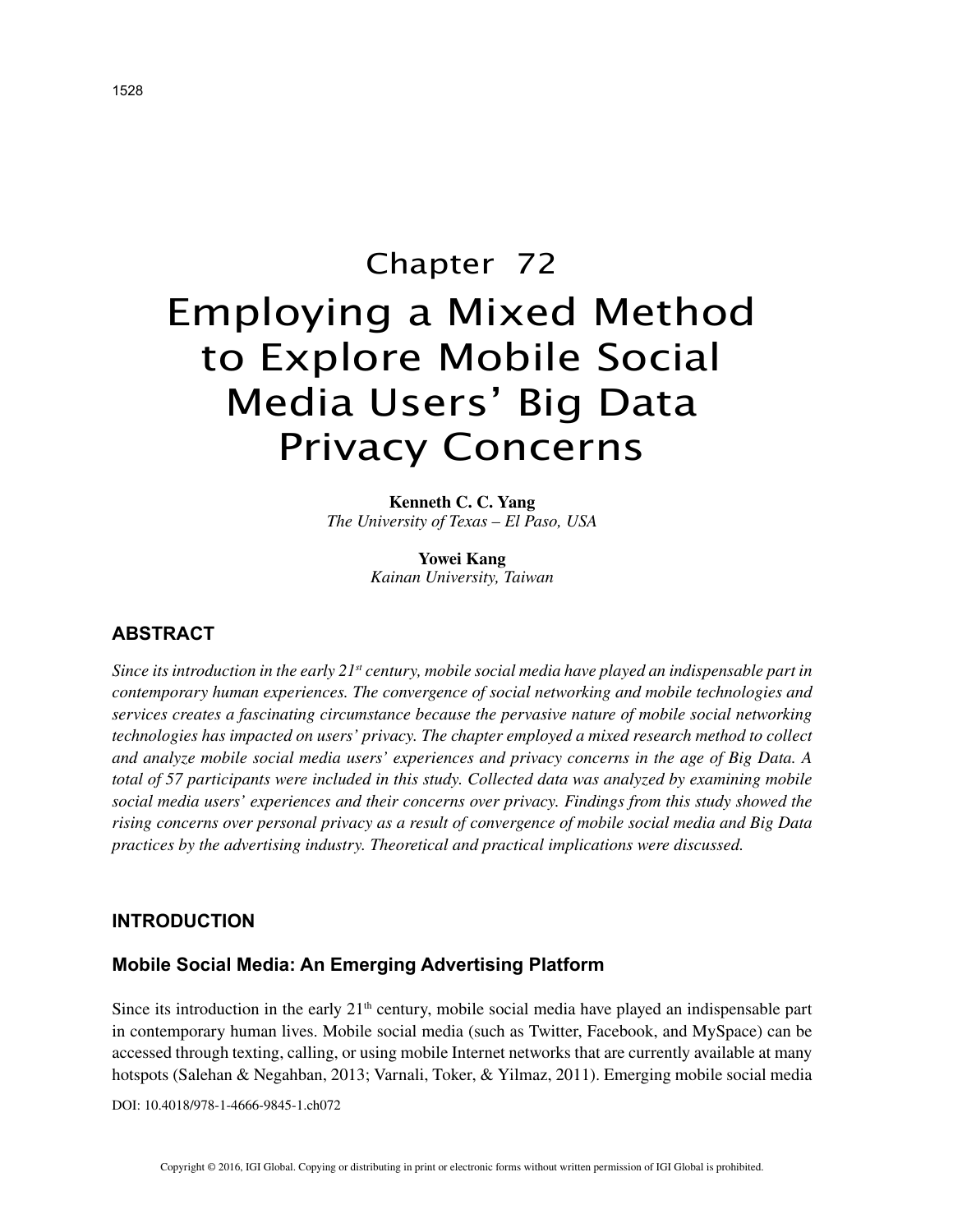#### *Employing a Mixed Method to Explore Mobile Social Media Users' Big Data Privacy Concerns*

that have attracted advertisers' attention include Facebook, Twitter, Google+, and other smartphoneenabled mobile apps (Dlamini, 2008; Kaplan, 2012). Facebook has launched in May 2014 its mobile advertising network, The Facebook Audience Network, to better target consumers through the analysis of their demographics, interests, and social media behaviors (such as "likes") (Delo, 2014; Parsons, 2015). In his speech to f8, Facebook CEO Mark Zuckerberg said, "The mobile ecosystem needs a way to deliver these native personalized ads to people" (cited in Delo, 2014, para. 4).

Recent trends in multi-platform advertising have augmented the importance of social media and their mobile counterparts in advertising campaign planning by integrating these emerging media into generating consumer engagement and participation after watching traditional 30-second commercials (Wong, 2010). Ad spend in social media is expected to reach \$8.5 billion in 2014 and \$14 billion in 2018, according to a recent data from BI Intelligence (Hoelzel, 2014).

The rosy prediction that many advertisers share is often attributed to the number of mobile Internet connections that have grown exponentially after the launch of Apple's I-Phone in 2007. Presently, there are 234.18 million mobile Internet users in the United States. The number is expected to increase to 325.24 million in 2020 (IBISWorld, 2014). Thanks to the drastic cost reduction of mobile broadband access, it is expected that mobile social media population will increase. Lee (2013) concluded the convergence of smartphone and social media has permitted users to access their Facebook, Twitter, and other social media anywhere and anytime. Lenhart, Purcell, Smith, and Zichuhr (2010) found that 81% of adults between 18-29 years old and 63% of adults between 30-49 years old use wireless Internet. A recent Pew report found that 58% of American adults own a smartphone that provides easy and ubiquitous access to social media. The report also found that 60% of mobile phone users access the Internet through their mobile device (Pew Internet Research Project, 2014). Increasingly, more and more people are accessing their social media platforms through these mobile devices. However, tablets, smartphones, and Wi-Fi laptop computers are often intrusive, location-based, and pervasive with their ability to reach a person at any time and any location by creating an encompassing communication environment.

## **Mobile Social Media and Big Data**

Users of mobile social media, either knowingly or not, have been generating a large number of personal data. Those who use social media such as Google+, Facebook, and Flickr through their mobile devices often produce geo-tagged consumer information that can be part of business' Big Data databases (Hjorth, 2013; Smith, Szongott, Henne, & von Voigt, 2012). The data collected from mobile social media are potentially location-based and -sensitive. As a result of Big Data analytics, location-based services and devices have enabled advertisers to offer highly context-aware and personalized services through users' mobile communication devices (Dhar & Varshney, 2011).

The concept of Big Data refers to "bigger and bigger data sets over time" (Mahrt & Scharkow, 2012, p. 22). Its massive size often implies the dataset has large, more varied, and complex structure, accompanied by difficulties of data storage, analysis, and visualization (Sagirouglu & Sinanc, 2013). Big Data are defined as "high-volume, -velocity and –variety information assets that demand cost-effective, innovative forms of information processing for enhanced insights and decision making" (Gartner, cited in Pavolotsky, 2013, p. 217). Watson and Marjanovic (2013) concluded that Big Data have the following attributes: extremely high volume ("amount of data"), variety ("range of data types and sources"), and velocity ("speed of data in and out"). On the basis of the technical attributes of Big Data, Manyika et al.